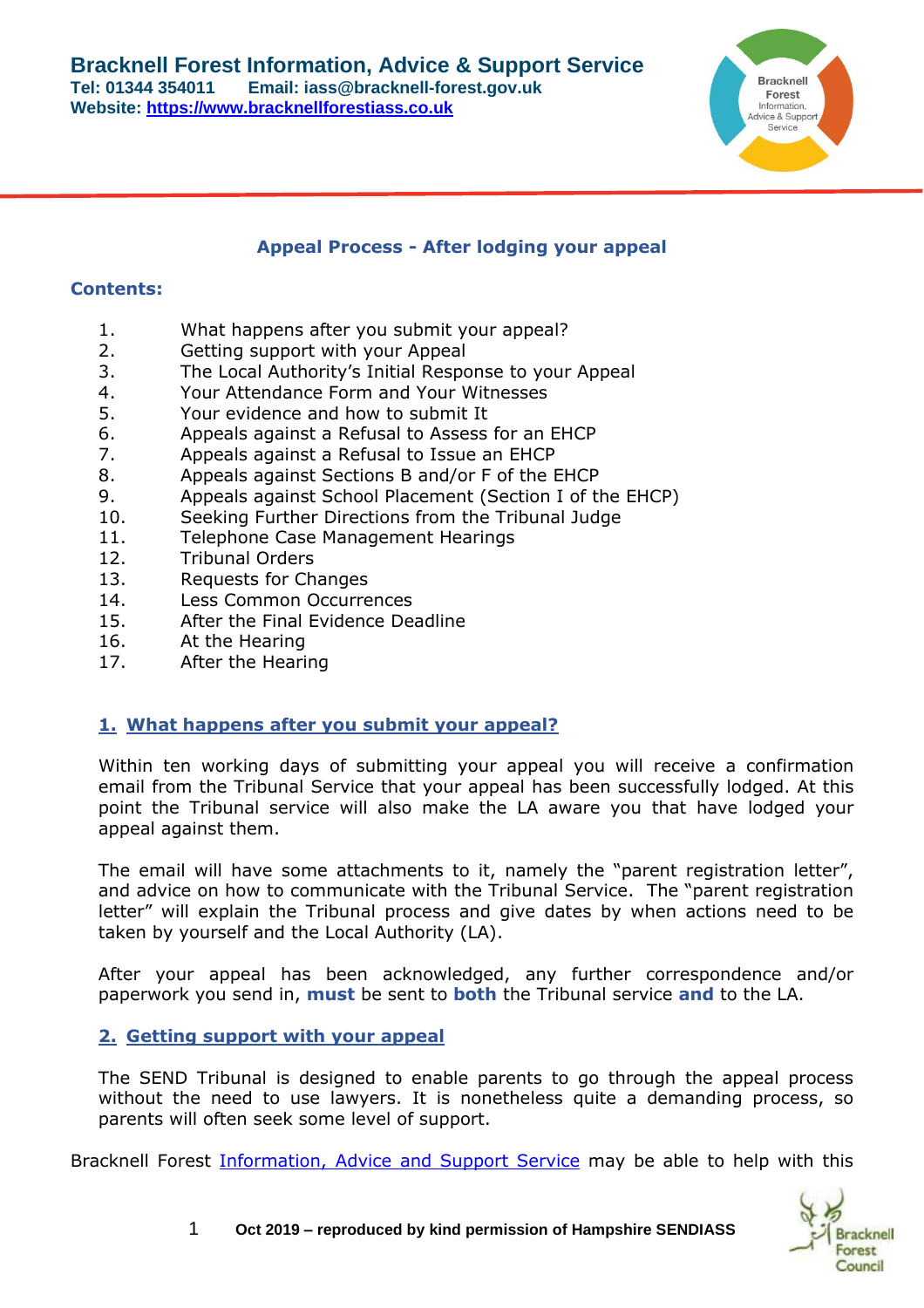

(though we are not legal representatives). You could also try IPSEA or Network 81

IPSEA<https://www.ipsea.org.uk/tribunal-support-service>

Network 81 <http://www.network81.org.uk/>

# **Legal Aid**

Some parents are eligible for Legal Aid. Legal Aid will help with certain elements of the preparation for appeal. It will not provide a lawyer for the hearing (except in very exceptional circumstances). You can check if you are eligible for Legal Aid by visiting the following government website: <https://www.gov.uk/check-legal-aid>

You could also ask the Citizens Advice Bureau for further advice on this: <https://www.citizensadvice.org.uk/>

## **3. The Local Authority's initial response to your appeal**

- 30 days after lodging your appeal the LA will give a written response to your appeal. This response should include a summary of the facts, and may be very brief; the LA will address the issues in detail at the hearing. You can send a counter-response addressing these issues.
- You can, if you wish, seek a meeting with the person from the LA who is dealing with the case. This can sometimes be a very helpful way forward.

## **4. Your Attendance forms and your witnesses**

- You will have a deadline for submitting this form, which is included with the parent registration letter.
- You may want a family member or friend to attend with you.
- Your child can attend, although this is not common practice. Should your child attend, the Judge will be happy for them to speak first so that they can then leave.

#### **Representatives:**

- You might want to have a solicitor or a barrister at the hearing, but you will need to fund this yourself.
- Bracknell Forest *Information, Advice and Support Service* can be named if we have agreed to attend with you. You will need to state that we are not legal representatives.

#### **Witnesses:**

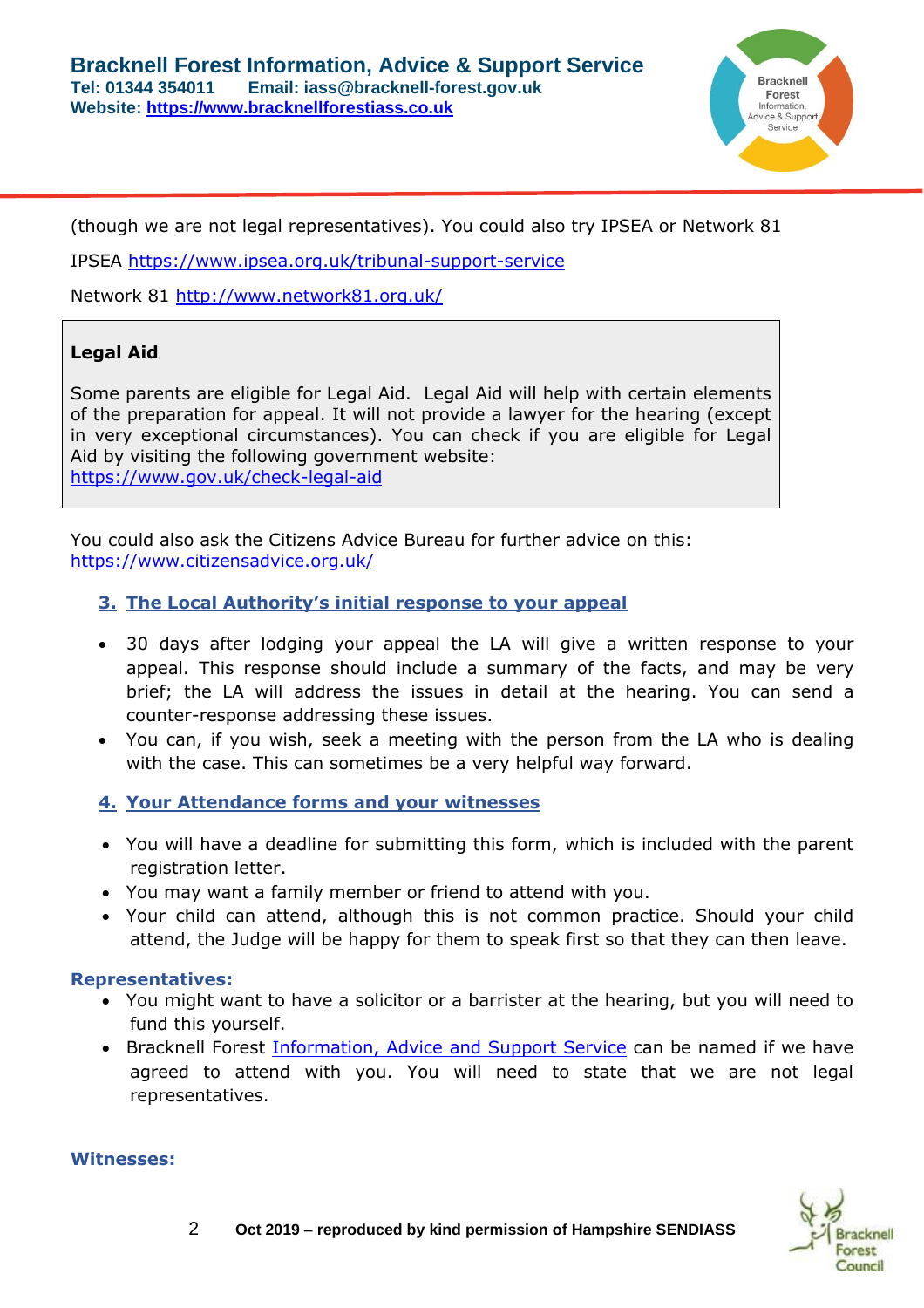

- You must ask anyone you wish to attend as a witness before you complete and submit your attendance form.
- You can ask a professional who has been engaged in assessing or working with your child to attend as a witness.
- You might ask the SENCO, or another teacher at your child's current school, to be a witness. They may be cautious and they might instead consider writing a witness statement for you. Also the LA is likely to ask school staff to attend as their witnesses. This of course means that you will also be able to ask questions of them at the tribunal hearing.
- If you intend to have more than three witnesses, you will need to request this via a *Request for Changes* form. You should explain why you need these other witnesses.
- If you are seeking a placement at a particular school, then requesting a representative from that school to attend as a witness is a good idea. (They will likely be familiar with this type of request).
- If a witness is unable to attend, you could ask them to contribute a Witness Statement.
- If at the deadline for the submission of the attendance form, you are still uncertain who will be attending with you, you can write "to be confirmed" and then update later using a *Request for Changes* form.

Witnesses are not perceived to be for one party or the other; both parties and the Tribunal can ask them questions. They will not be put on the spot, but instead will be asked for information which helps everyone to gain a clearer picture of the situation.

# **5. Your evidence and how to submit it**

You will of course have submitted evidence when you lodged your appeal, but you may subsequently wish to submit further evidence. Both parties must submit evidence they wish to rely on, as soon as it becomes available, and not hold onto it until the last minute. The other party will then have the opportunity to review their position. This helps to resolve issues ahead of the hearing.

• All further evidence must be sent to both the Tribunal and the LA, together with a covering email or letter explaining the relevance of each piece of new evidence. You could say something like:

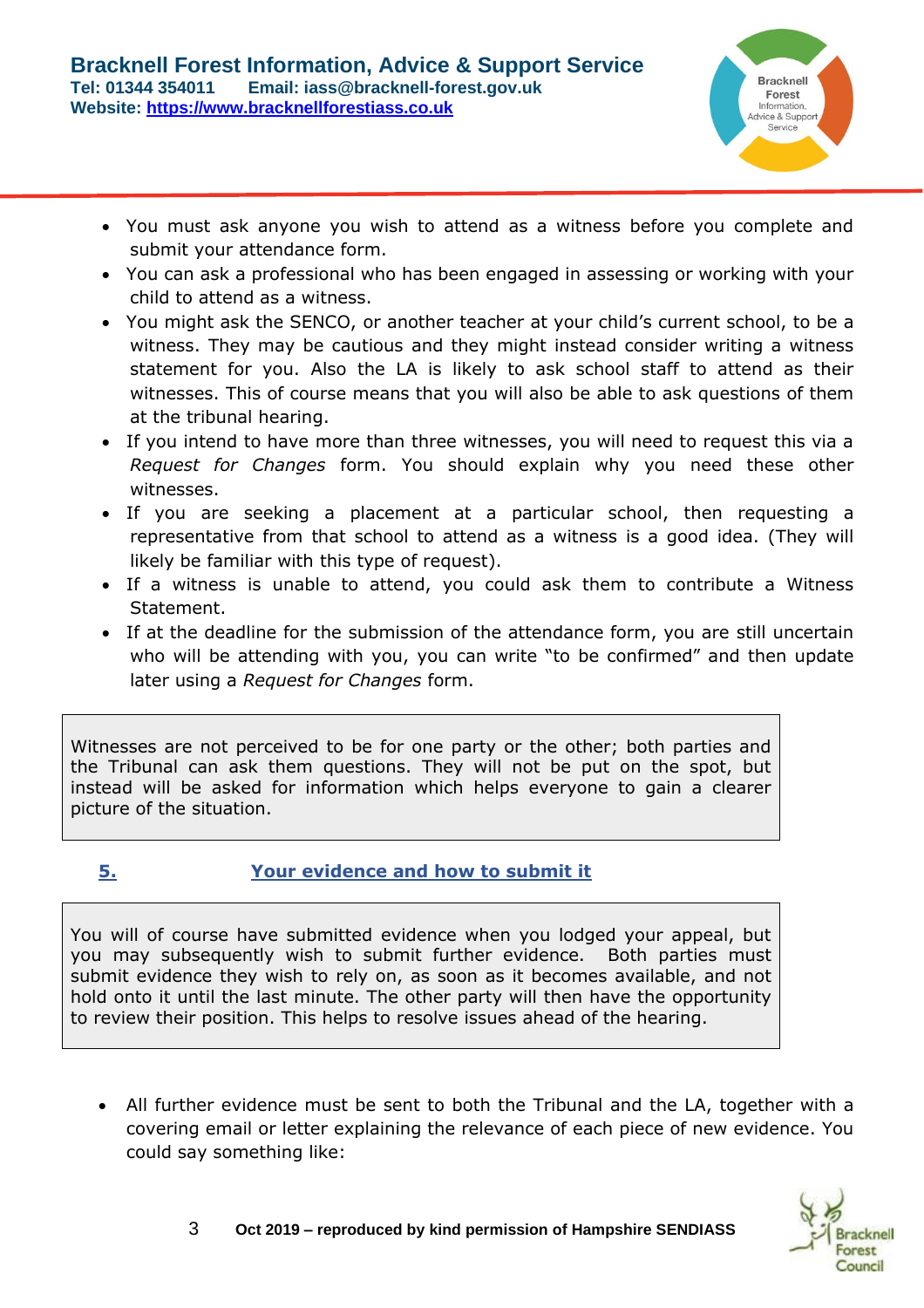

*"This is further evidence we wish to be considered. We believe it is a clear example of…/it highlights…/it identifies a need…/it recommends …"*

- Evidence might include school progress reports, school incident records, emails from the school, minutes from meetings, and medical reports or letters. (If appropriate, it could even include a video or audio recording of your child).
- If you are finding it difficult to obtain a very relevant document that has been produced about you child, you can ask the Tribunal Judge to order or direct the relevant body to provide that document. (You would need to do this via a *Request for Changes* form).

# **Final evidence deadline**

- You will have a deadline for submitting final evidence. You can find the deadline date in the parent registration letter which you received from the Tribunal Service after lodging your appeal.
- It is important that you keep to the deadline for final evidence because any late evidence might not be accepted.
- If evidence is late coming in, do not request a delay in the evidence deadline because that would delay the hearing date.

## **Late evidence**

If you have **late** evidence, you may seek permission for it to be included. **You must first ask the LA if they are happy with this, and then ask the Tribunal. All this must be done via a** *Request for Changes* **form**

- If you know that you will have late evidence (perhaps a report that is yet to be finished) you will need to alert the Tribunal and the LA to this before the deadline for final evidence. You should identify what this late evidence will be, why it will be late and roughly when you expect it to be available. You do this using the *Request for Changes* form and procedure.
- If, after the final deadline, you receive new evidence that you were **not** anticipating, you simply need to explain this using the *Request for Change* form and procedure.
- Note: The LA is required to go through the same process should they wish to add late evidence.

## **Very late evidence (less than two weeks before the hearing):**

• If you have very late evidence, you will need to bring it with you on the day and ask the clerk of the court if it might be permitted. Bring **five** copies to hand to the clerk. The Judge will only permit the evidence if there are very good reasons for its delay, and if it is sufficiently valuable.

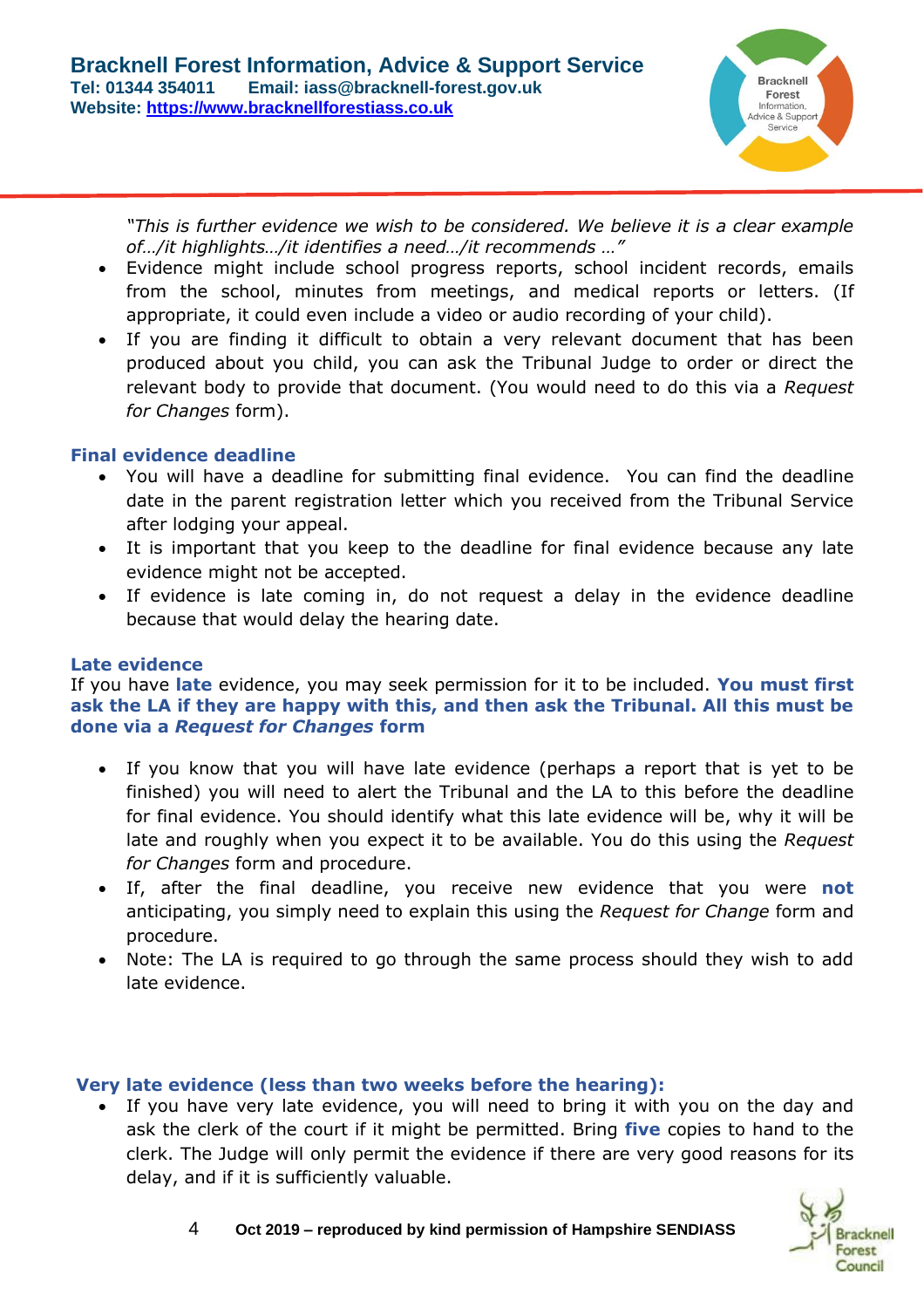

Keep a log of all the additional evidence you submit, and the dates on which you submit it, so that when all the evidence is all compiled and sent out to you, you can check that your evidence has all been included.

# **6. Appeals against a Refusal to Assess for an Education Health and Care Plan (EHCP) needs assessment:**

If you have lodged an appeal against the LA's decision not to carry out an EHC needs assessment, you might be confident there is enough evidence from yourself and your child's school but the LA failed to consider this. In this case you will be relying on this alone for your appeal, and you may wish to simply wait for the paper hearing date. If you have further evidence that will support your view that an assessment is required, then you can submit that before the deadline for final evidence.

# **7. Appeals against a refusal to issue an EHCP**

If you lodged an appeal against the LA's decision not to issue an EHCP following an EHC needs assessment of your child, you will want to consider the following:

- You might be confident there is enough evidence (within the professional assessments undertaken) about your child and the support he or she needs, but the LA has failed to identify this. In this case you will be relying on this alone for your appeal, and you may wish to simply wait for the appeal date
- You may believe the evidence is very clear, in which case you can seek a telephone case management hearing (TCMH) (see below) in order to help draw this to the attention of the LA
- You might believe the LA failed to secure specific professional assessments which were necessary as part of the whole EHC needs assessment. In this case it would be extremely helpful to request a TCMH.

# **8. Appeals against Section B and/or F of the EHCP**

## **Working Document**

If you are appealing B and/or F you and the local authority will be required to work together on making amendments to these sections of your child's EHCP.

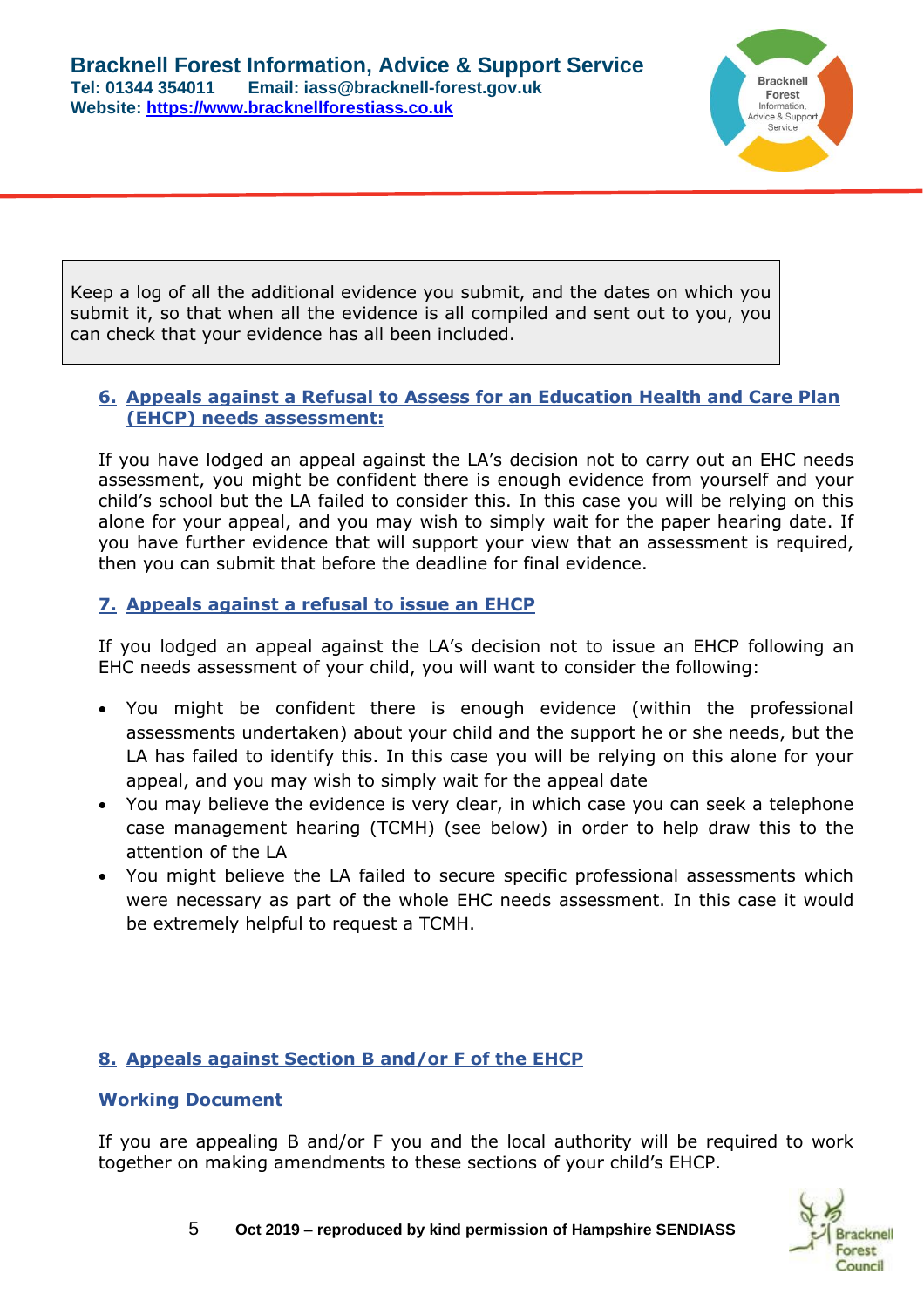

- The LA will send you your child's EHCP as a 'working document' with a 'key' to show you how to highlight changes you are seeking. The LA might initiate the working document in response to the details of your reasons for appeal; or they may send it unaltered and invite you to initiate it
- To begin with, you might find it helpful to look at your original reasons for appeal
- You will need to make full use of the professional reports in the appendices to your child's plan, along with any further professional reports you have included as evidence
- Go through the working document, making your proposed amendments (following the key). For section B, pull out descriptions of your child's learning difficulties from the professional reports; for section F, pull out any recommendations for provision that is required to meet the educational needs of your child
- When you add things to section B or section F, you should quote from the professional reports you are drawing from, and you should reference the relevant report and page with each proposed amendment
- If you seek amendments that are not supported by professional evidence, the LA should still consider those proposed amendments
- The working document will go backwards and forwards (ideally quite promptly) between you and the LA, with the aim of reaching further agreement each time
- If both parties engage fully in this process the final working document should have far fewer areas of outstanding dispute when it is sent to the Tribunal
- Ten working days before the hearing, the LA must send the final working document to the Tribunal (and to you) so that everyone knows what remains outstanding
- A well-prepared Working Document should enable the Tribunal hearing to focus on just the more difficult areas of dispute (which may of course concern information that is missing or assessments that have not been made).

*NOTE: Though this section has concentrated on B and F you can also use the same approach with sections C, D, G and H (Health and Social Care). (This is currently a national trial, and the Tribunal cannot order an LA, but they can direct them.)*

# **9. Appeals against school placement (Section I of EHCP)**

- You might agree that the LA's named school can meet needs (*i.e.* is the right **type**  of school) but instead wish to have your chosen school named. In this case you will need to demonstrate that there is a minimal difference in cost to the tax payer.
- If you believe the named school cannot meet your child's needs, you will need to demonstrate this. Your appeal must be based on evidence which robustly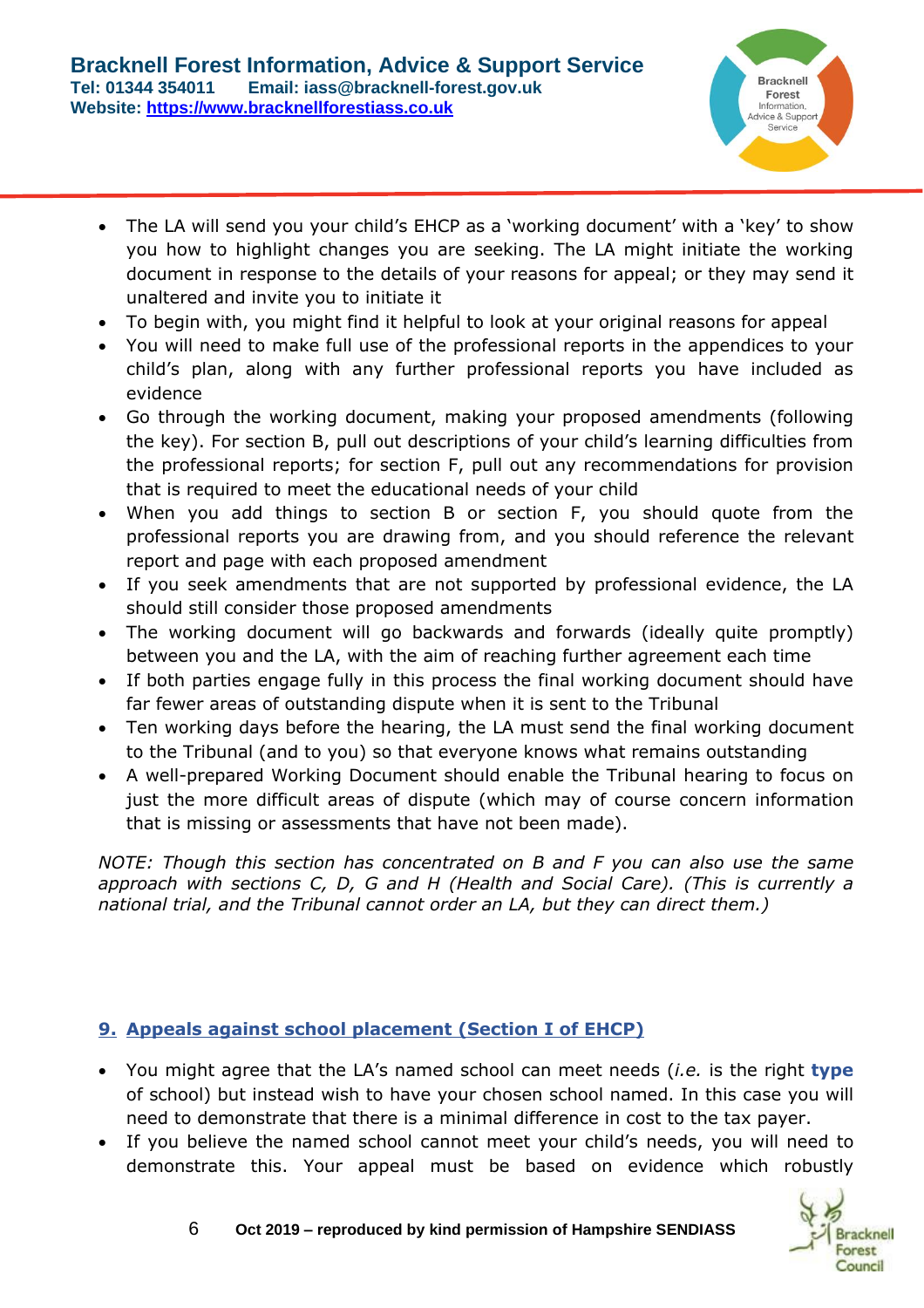

demonstrates that the school named by the LA cannot meet your child's needs. You will also need to gather evidence which demonstrates how your chosen school can meet your child's needs.

- You will need to have visited both schools so that you can be clear about what each can provide.
- Make full use of the information in the prospectus and Ofsted reports for both schools. You might also find the school's SEN Information Report helpful. You are required to submit the Ofsted report for your chosen school. The LA will submit the Ofsted report for theirs.
- Make use of evidence in reports about your child which demonstrate the extent of your child's difficulties and/or the extent of provision required to support your child.
- Identify any important information that is missing including any assessments that have not been carried out. Missing information may prevent the full extent of your child's needs being known and understood.
- **You must** formally notify the school which you have chosen:
	- You must provide written notification to the Head Teacher stating that you are seeking (through appeal) to have their school named on your child's EHCP.
	- The letter should include something to the effect that having visited the school and met with staff, you have learnt more about the types of pupils they have, and how the school meets their needs, and that you firmly believe it is the right school for your son or daughter.
- **You must** send a copy of this notification to Tribunal and to the LA. This should be done **within ten days** of receiving your **initial** response from Tribunal.
- If you have yet to decide which school you wish to have named, you will need to alert the Tribunal and LA to this. You will also need to update them both as soon as you have identified a school
	- Note: If your decision-making means you do not identify a school until after the 'final evidence' deadline then this must be done via a *Request for Changes* form.
- Once the LA is aware of the school you are seeking to have named they will consult with that school.
- **Be alert to the fact that the LA will be sending the EHCP and its appendices to your chosen school. If you are appealing B and/or F as well as I, the information the school receives may not be full and accurate. You may wish to alert the school to your concerns about inaccuracies and incompleteness in the current EHCP.**
- If the school is an Independent School not approved under section 41, you will need a letter from them confirming that a place is available, and how long it will be kept open for and the legal tests are different – do get in touch with us if you would like

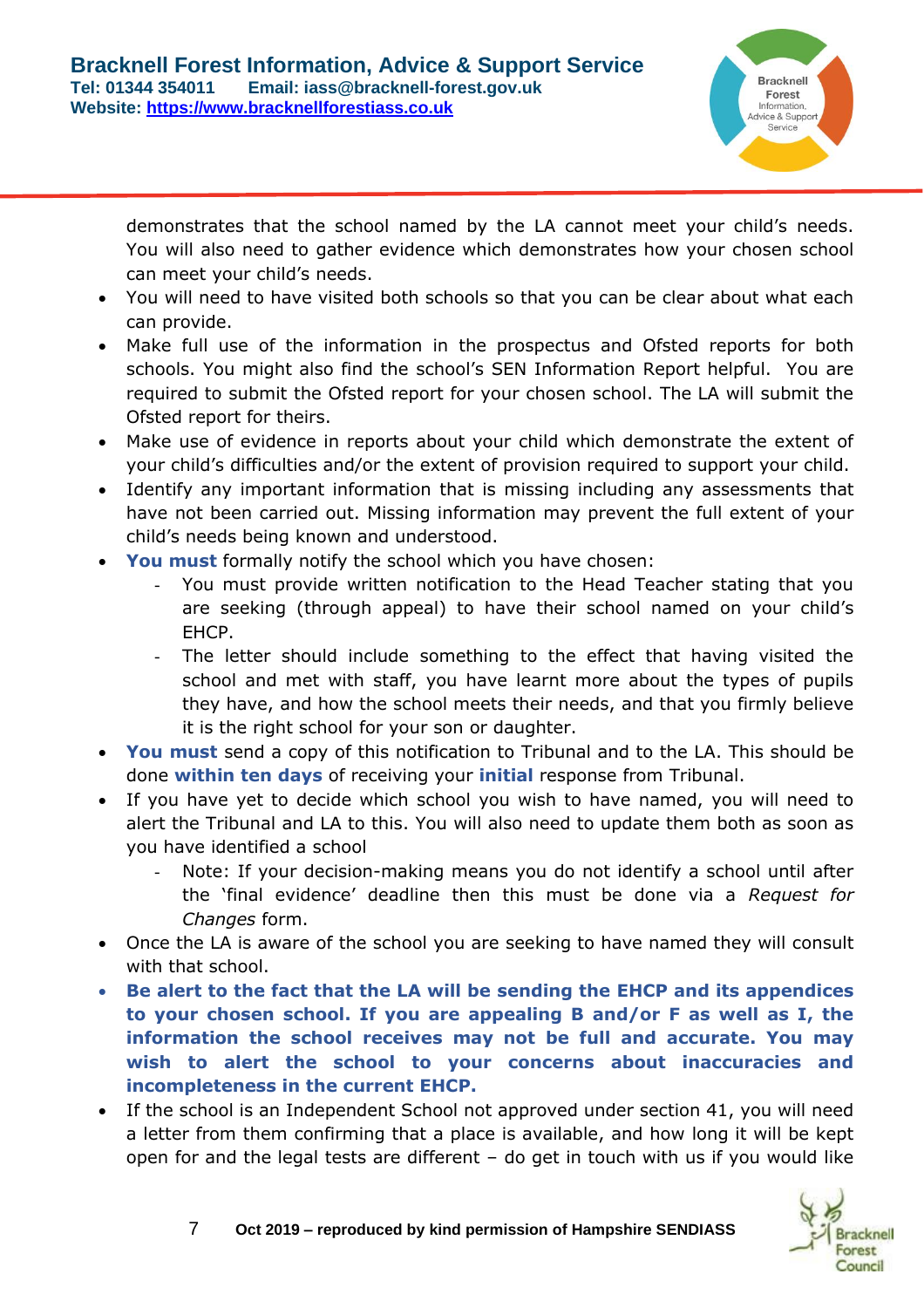

to discuss this.

- **Note:** some Independent Special Schools are on the *Section 41 List*. These schools have agreed with the government that if their school is named in a pupil's EHCP by an LA or by Tribunal, they will admit that pupil. This means if you have chosen a Section 41 school you will not be required to seek a letter from the school confirming they have space.
- The Head Teacher of your chosen school or their representative may decide to visit your child in their current school.
- **Costs:** you need to submit the full costs of your chosen school, together with a full breakdown of what they provide. You also need to communicate with Bracknell Forest Council's [School Transport](https://www.bracknell-forest.gov.uk/schools-and-learning/schools/school-transport) department and ask them for their costs for transporting your child to and from that school. You will need to send written proof of all this to both the Tribunal and the LA. The LA will also be required to do this for the school they have named.

# **10. Seeking further directions from the Tribunal Judge**

From any point after the LA has sent their response to the lodging of your appeal, either party may seek further directions from the Tribunal Judge. This allows you to seek clarity and guidance from the Judge when things have become stuck or confused.

- You must always seek directions via a *Request for Changes* form.
- You might need to use this mechanism to draw the Tribunal's attention to, for example, your concern that the LA is failing to respond to your working document, or failing to provide essential evidence.
- Note: The Judge may issue further directions without either party seeking them. This will often be because the Judge can see that things are not progressing smoothly.

# **11. Telephone Case Management Hearing (TCMH)**

This is one way of receiving directions, and it can be very helpful in the appeal process. The purpose of a TCMH is to seek and gain clarity and direction from the Judge when things have become stuck or very confused. This is in no respect a final hearing. If a TCMH is arranged, you will be sent details of how it works and what to do. Everyone is given a Freephone number to call and a code to enter. The Judge will give everyone an opportunity to speak, and the call will last approximately 30 minutes.

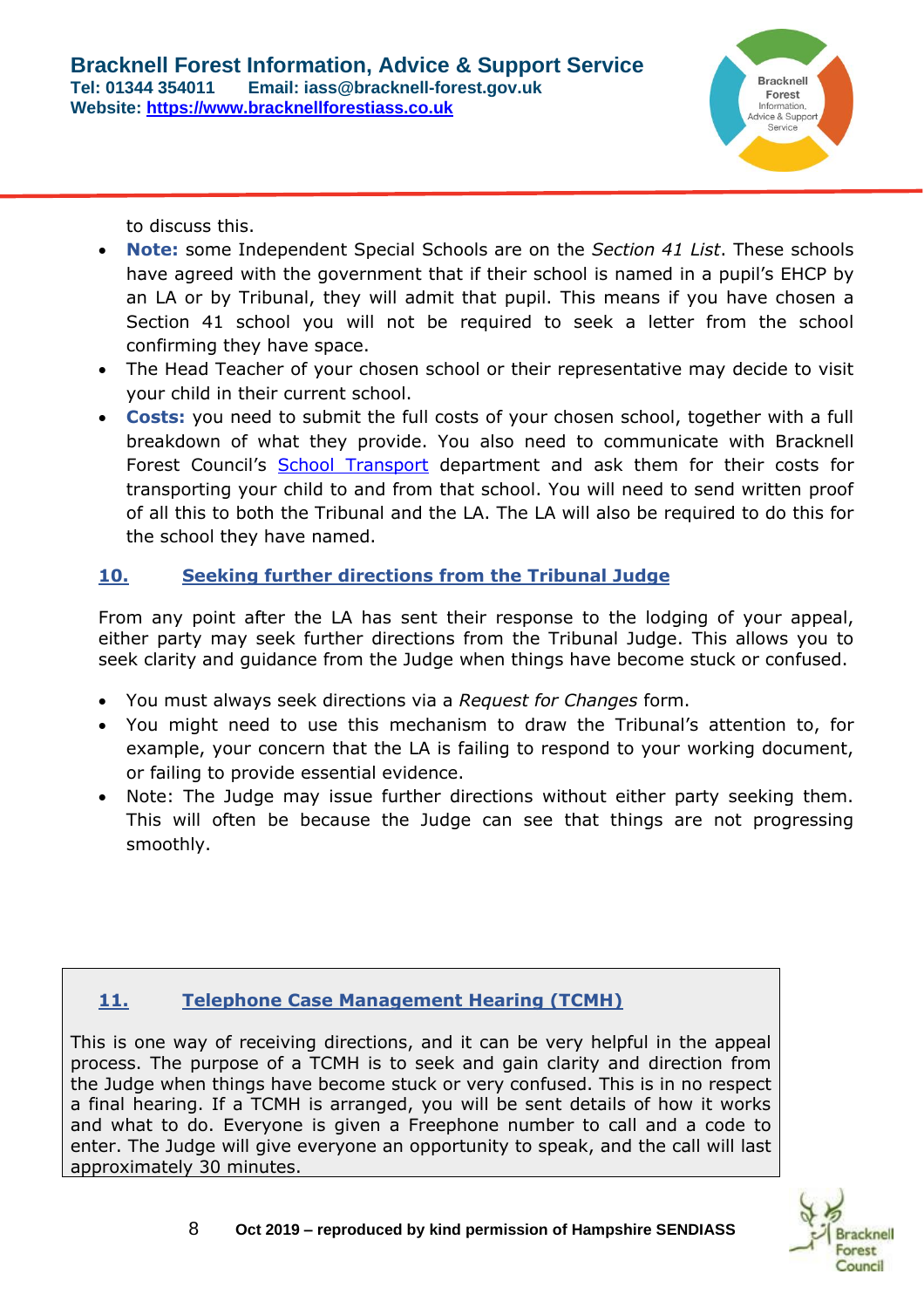

- Either party can seek a TCMH. For example, you might seek one if you believe the LA is not doing what is required of them within the appeal process.
- Parents can ask for a TCMH as early as they like after successfully lodging their appeal.
- This route can be particularly helpful when the appeal is mostly about evidence gathering. If your appeal is at least in part about the LA's failure to commission specialist assessments for the purpose of identifying the extent of your child's educational needs, then a TCMH may be very helpful in getting these assessments started.
- Often, the Tribunal Judge calls a TCMH because they can see that things are unclear and not properly ready for the hearing.
- Occasionally a TCMH may lead the Judge to determine there is still so much work to be done, that he or she decides to postpone the hearing.
- Following the TCMH the Tribunal will send a statement to both parties confirming what the Judge has ordered each party to do and by when.

# **12. Tribunal Orders**

It is quite common for the Tribunal to send an Order or set of Orders, set out by the Judge, directing one or both parties to undertake particular actions. It is important that you attend to any such Orders as a priority.

# **13. Request for Changes (RfC)**

- This is a very helpful form (and process) which you are quite likely to make use of during the appeal process.
- **The RfC provides the means for you to communicate anything to the Tribunal.**
- The RfC form can be found on: [https://www.gov.uk/government/publications/form](https://www.gov.uk/government/publications/form-send7-request-for-change)[send7-request-for-change](https://www.gov.uk/government/publications/form-send7-request-for-change)
- An RfC can be used as many times as needed during the appeal process
	- Examples: adding further evidence; asking Tribunal to direct LA to provide essential evidence; requesting a change in witnesses or attendees; informing the Tribunal if the LA has missed a deadline set out by the Tribunal
- With any RfC, you will **always** need to seek the other party's response first.
- To begin a RfC, you must first complete a RfC form and send it to the LA **only.**
- Make sure you that what you are requesting is clear and explicit on the RfC form. You might need to write more than can be fitted into the box on the form. In this

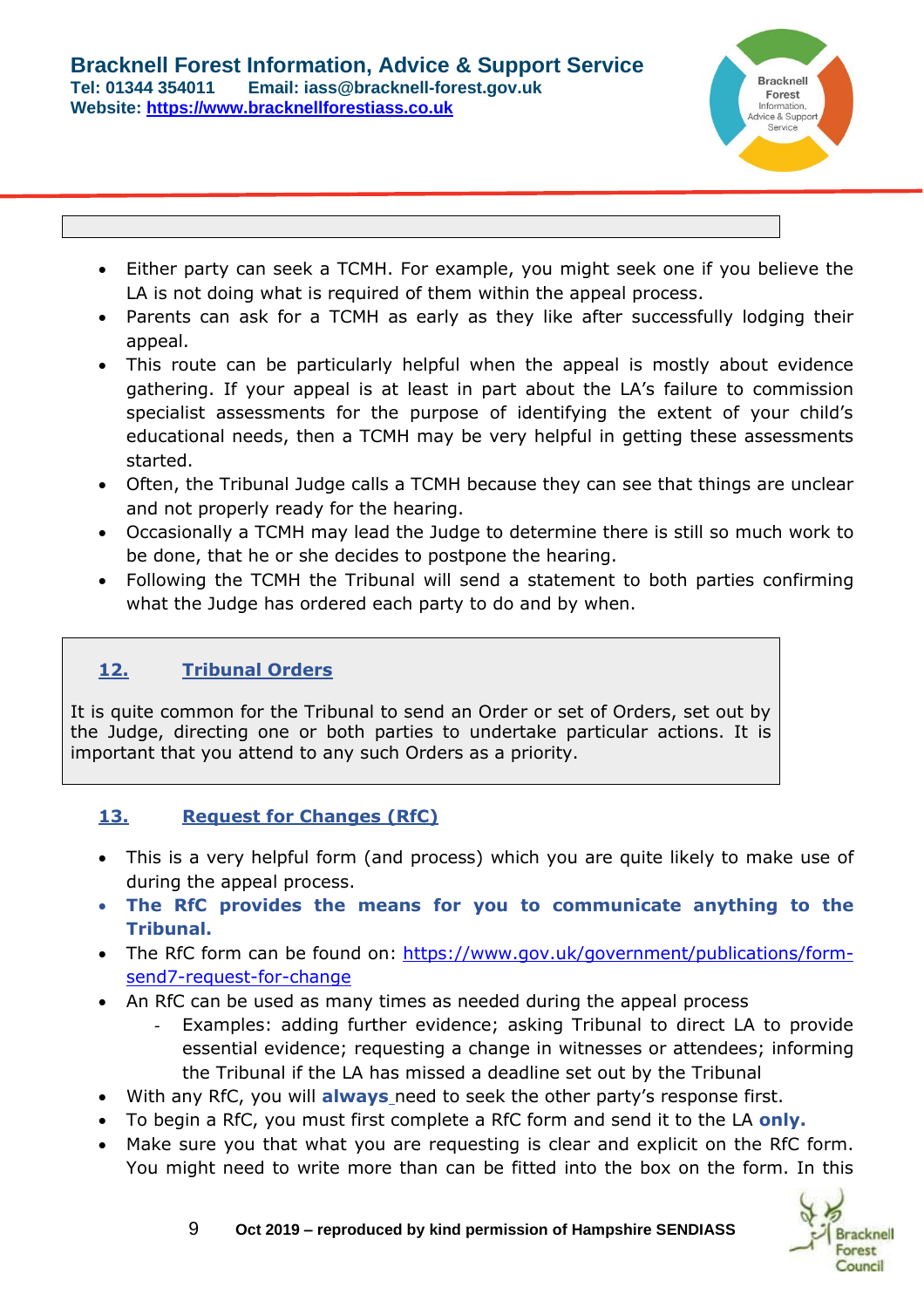

case, make it clear that you are including an additional sheet.

- Give the LA reasonable time to respond (5 working days, unless the hearing is within 2 weeks, in which case 2 working days).
- After you have a response from the LA, send the completed RfC form, **with the LA's response,** to **both** the Tribunal service **and** the LA.
- The Tribunal Judge will look at your request and the LA's response to your request, and then decide whether it is reasonable to grant your request.
- The Judge will expect both parties to be reasonable in their requests and responses.
- If the LA fails to respond, send your RfC form to Tribunal and the LA, making it clear that this has happened. Provide evidence if possible.
- NOTE: The LA must use the same process if it is seeking changes.

# **14. Less common occurrences**

- **Changing your appeal:** you may decide that you need to alter your original appeal reasons or add to them. For example, you may decide that you need to appeal more sections of the EHCP. Do this via the RfC process. Be clear about what you are requesting and the reasons for your change in appeal.
- **Subpoenaing a witness:** suppose that you have asked someone to attend as a witness, and you believe that they would be a very valuable witness, but they are reluctant to attend. You could write to the Tribunal explaining why you believe this witness must attend in person. Should the Judge agree, a witness summons would be issued to you. It would then be your responsibility to hand the summons to your witness in person.
- **Seeking a delay in the hearing:** if you need to seek a delay to the hearing you will need to complete a RfC form in the usual way, and you will need to include possible alternative dates which you and the LA have agreed. The Tribunal service will then do its best to accommodate the request. (If you cannot find agreed dates the Tribunal will decide a date).
- **Seeking an earlier date (Expedited Hearing):** there is an **Expedited Hearing Form** which you can obtain from the Tribunal Service (SENDIST, 01325 289350). As with seeking a delay, you will need to consult with the LA before approaching the Tribunal.
- **'Joint Position Statement':** when both parties are seeking the same thing (such as a delay in the hearing date) the LA will write the statement and the parents will sign it. The LA will then send it to the Tribunal service (copying in the parents).
- **Parents seek permission for a professional (whom they have engaged) to visit their child's school** (this will be for the purpose of gathering sufficient evidence about the child for the tribunal):
	- There is no automatic right of access, and the Head Teacher may refuse. If this happens you could use the RfC process to ask the Tribunal Judge if they

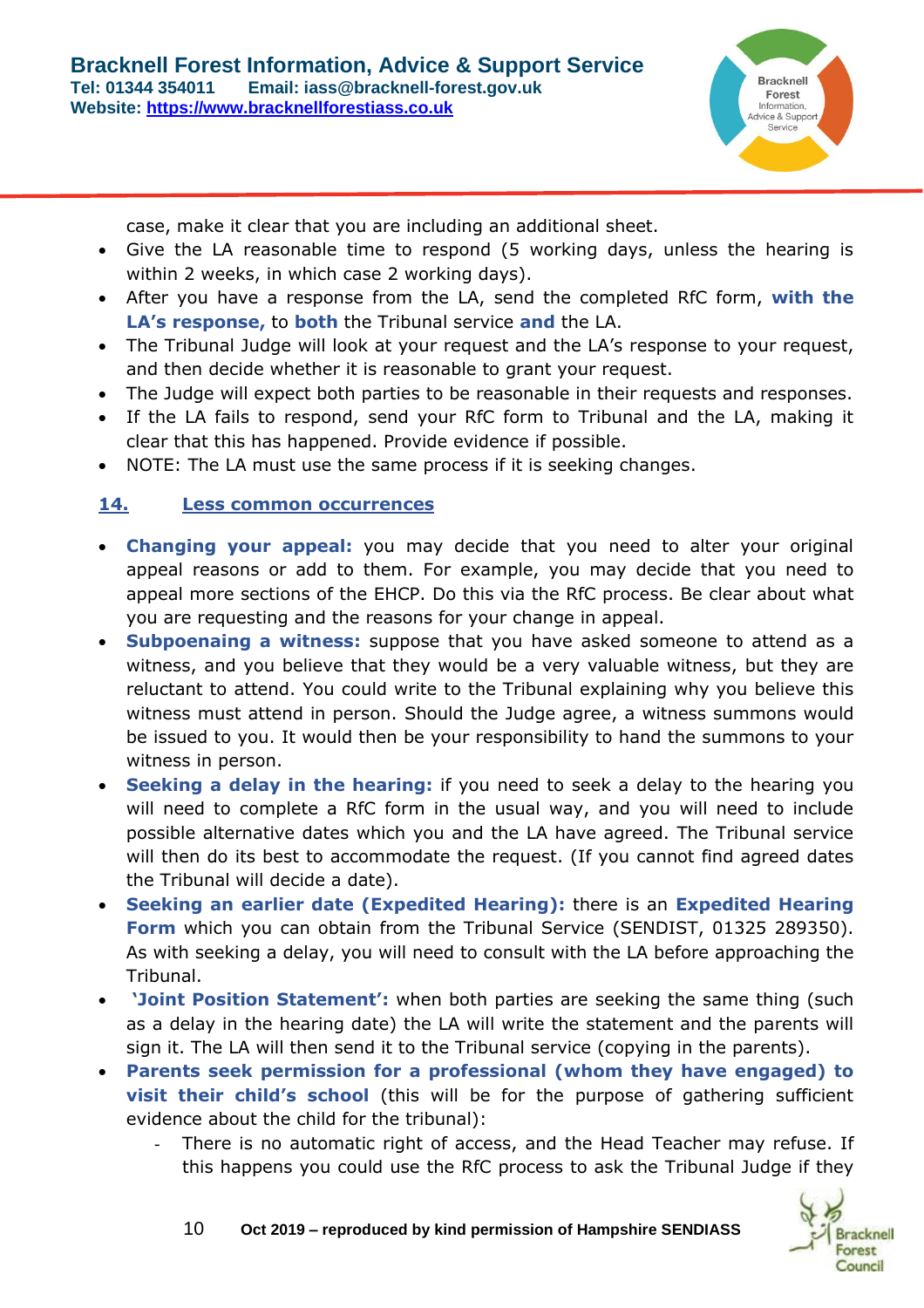would consider issuing directions to the Head Teacher to allow this request.

- **Consent Order**: this comes from the Judge and orders the LA to formalise something which has been agreed between you and them during the appeal process. For example, if you and the LA have made enough agreed changes to the working document to allow your appeal (or part of your appeal) to be withdrawn, then you would probably want the agreed changes to be confirmed by the Tribunal.
- **Withdrawing your appeal:** you may have decided not to continue with your appeal, or perhaps you and the LA have reached an agreement before the hearing:
	- You can withdraw your appeal at any time up to **three weeks before the hearing** (after that, the Judge is likely to refuse). You must complete a withdrawal form.
	- If you want to withdraw less than fifteen working days before the hearing, you must put the request in writing using a RfC form. (This may lead to a TCMH where you may be asked to explain your late decision).
	- If you seek to withdraw less than five working days before the hearing, you are likely to be called (along with the LA) before the Judge, to explain. (It will not be necessary to bring witnesses).
	- The hearing will probably take less than fifteen minutes, and the Judge will issue an order disposing of the appeal.
	- It is your responsibility to withdraw (because it is your appeal and not the  $LA's$ ).
- NOTE: If you have reached an agreement with the LA, **we advise you not to withdraw until you have had all your agreements in writing from the LA (***e.g.* **an amended and reissued EHCP).**
- We would usually recommend that you seek a Consent Order first and withdraw later.

# **15. After the final evidence deadline**

**The Bundle**: this is the full collection of evidence submitted by both parties

- It is the LA's responsibility to put the evidence in order, number the pages and send it out as *the bundle* to the parents and Tribunal It must be sent to you two weeks ahead of the hearing
- **It is very important that you go through the whole** *Bundle***:**
	- Make sure, as best you can, that all the evidence you **submitted has been included (especially any additional evidence and emails pertaining to it)**
		- Familiarise yourself with the whole of the *bundle*, **including** the LA's evidence and argument
		- Highlight evidence which you think you will be likely to draw



11 **Oct 2019 – reproduced by kind permission of Hampshire SENDIASS**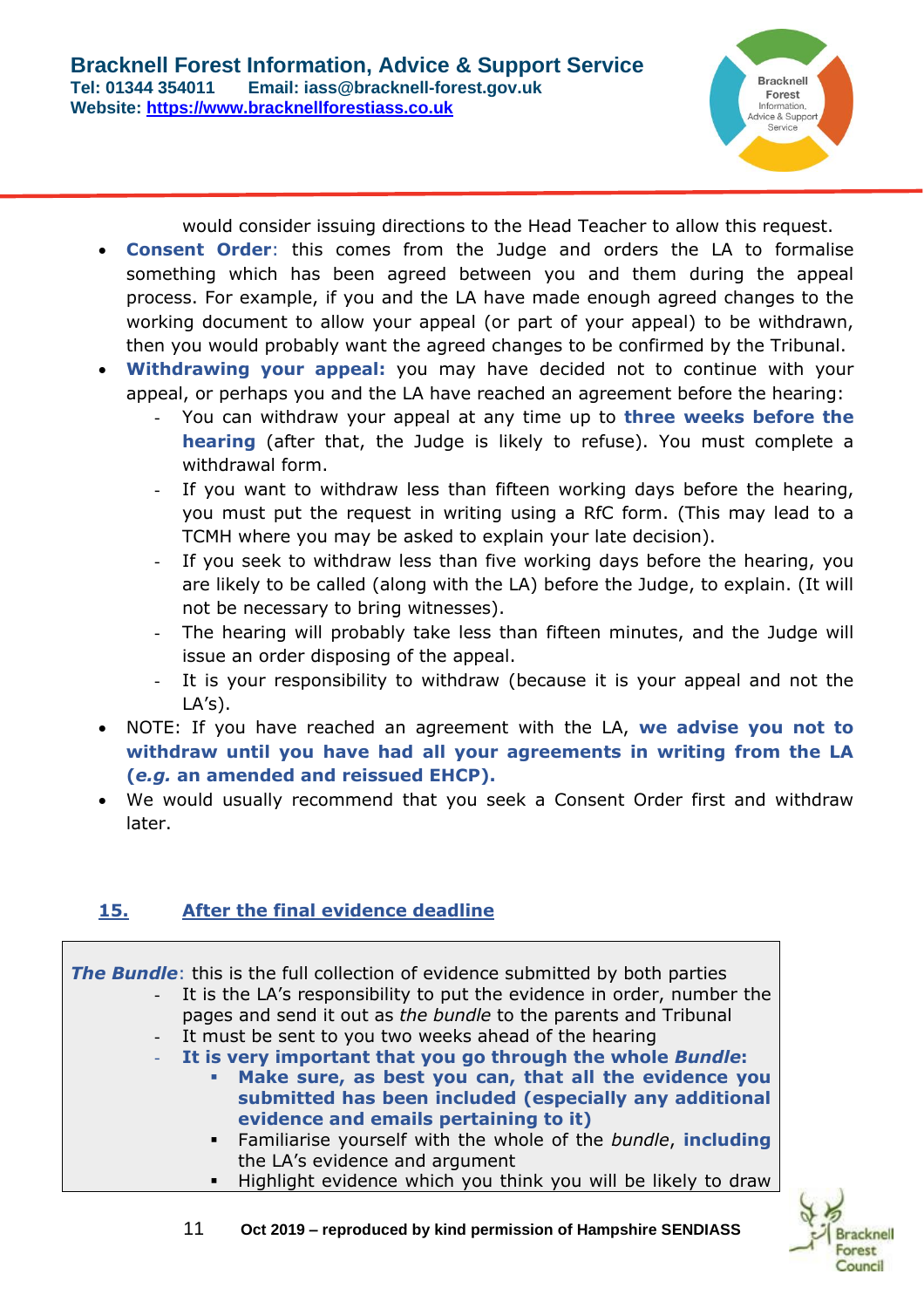

#### on at the hearing

- **Time and venue**: the Tribunal will inform both parties about this two weeks ahead of the hearing. They will endeavour to place the hearing at a venue close to you.
- When you know the venue and have your *bundle,* it is your responsibility to share these with your witnesses.
- **Opening/Closing statements**: It is helpful if parents prepare an 'Opening/Closing statement' which can be read out at the hearing. This statement gives the details of what you believe to be the issues and (vitally) a description of your child and what you want for him or her. If you are appealing the named school, make sure you speak about your chosen school and what it provides and specialises in.

## **16. At the Hearing**

- The Tribunal Panel comprises a Tribunal Judge and one or two experts in the field of SEN.
- Although the proceedings are formal, the Judge will not be wearing a gown or wig.
- Parents often take a photograph of their child which they can stand on the table for everyone to see. This helps everyone remember that there is a child or young person at the heart of what is being decided.
- The Judge will usually give parents the opportunity at the beginning or the end of the hearing to read out their statement
	- If you read out a statement at the beginning, you may wish to say something else in summary at the end (perhaps in response to what has been raised in the hearing).
- The Judge does not expect parents to make their case and then argue points. The Judge will want parents to be familiar with what they are seeking. For example, parents should know if their chosen school's Ofsted is outstanding.
- The Judge will determine how the hearing will be held. Parents and the LA take their lead from him or her.
- At the start of the hearing the Judge will ask for views on the disputed points.
- The hearing mostly takes the form of a formal conversation, with the Judge directing. It is important that no one interrupts when someone else is speaking.
- **Keep notes throughout the hearing of anything you wish to raise in response to something that is said by someone else.**
- Both parties can put questions to each other and to any witnesses.
- A well prepared **Working Document** should enable the Tribunal hearing to focus on real areas of dispute.
- Witness evidence will be confined to those areas not agreed on the Working Document.
- It is worth remembering that if sensible amendments are proposed (**and**